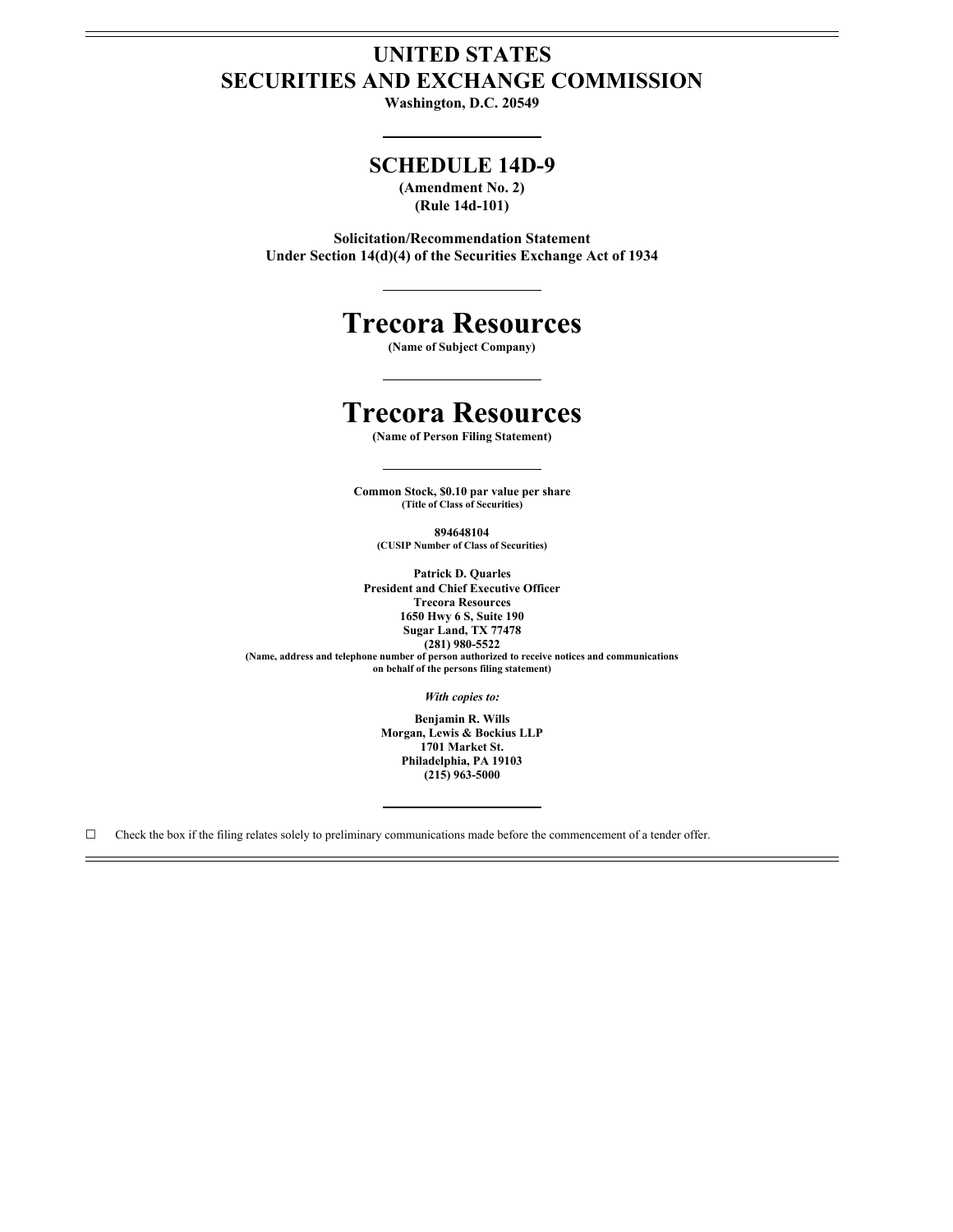This Amendment No. 2 (this "*Amendment*") amends and supplements the Solicitation/Recommendation Statement on Schedule 14D-9 (as amended or supplemented from time to time, the "*Schedule 14D-9*") filed by Trecora Resources, a Delaware corporation (the "*Company*"), with the Securities and Exchange Commission (the "*SEC*") on May 26, 2022, relating to the tender offer (the '*Offer*'') by Balmoral Swan MergerSub, Inc., a Delaware corporation ("*Merger Sub*") and a wholly owned, direct subsidiary of Balmoral Swan Parent, Inc., a Delaware corporation ('*Parent*'), which is controlled by certain funds managed by affiliates of Balmoral Funds, LLC ("*Balmoral Funds*"), to purchase any and all of the issued and outstanding shares of common stock, par value \$0.10 per share, of the Company (the "*Shares*"), at a price per Share of \$9.81, in cash, net to the holder thereof, without interest and subject to applicable tax withholding, upon the terms and subject to the conditions set forth in the Offer to Purchase, dated May 25, 2022 (as amended or supplemented from time to time, the "Offer to Purchase"), and in the related Letter of Transmittal (which, together with the Offer to Purchase, as each may be amended or supplemented from time to time, constitute the "*Offer*"). The Offer is described in a Tender Offer Statement on Schedule TO (as amended or supplemented from time to time, the "*Schedule TO*") filed by Merger Sub with the SEC on May 25, 2022. The Offer to Purchase is filed as Exhibit (a) (1)(A) to the Schedule 14D-9 and is incorporated herein by reference. The Letter of Transmittal is filed as Exhibit (a)(1)(B) to the Amendment No. 1 to Tender Offer Statement on Schedule TO filed by Merger Sub with the SEC on June 7, 2022.

Except to the extent specifically provided in this Amendment, the information set forth in the Schedule 14D-9 remains unchanged. Capitalized terms used, but not otherwise defined, in this Amendment shall have the meanings ascribed to them in this Schedule 14D-9. This Amendment is being filed to reflect certain updates as reflected below.

#### **Explanatory Note:**

This supplemental information should be read in conjunction with the Schedule 14D-9 in its entirety. The Company believes that no supplemental disclosure is required under applicable laws and that the Schedule 14D-9 disclosed all material information required to be disclosed therein. However, to avoid the risk that lawsuits may delay or otherwise adversely affect the Offer and to minimize the expense of defending such actions, without admitting any liability or wrongdoing, the Company wishes to voluntarily make certain supplemental disclosures related to the Offer, all of which are set forth below and should be read in conjunction with the Schedule 14D-9. Nothing in these supplemental disclosures shall be deemed an admission of the legal necessity or materiality under applicable laws of any of the disclosures set forth herein. Paragraph and page references used herein refer to the Schedule 14D-9 before any additions or deletions resulting from this supplemental information. New text within restated language from the Schedule 14D-9 is highlighted with **bold, underlined text** and removed language within restated language from the Schedule 14D-9 Statement is indicated instrikethrough text.

#### **Item 4.** *The Solicitation or Recommendation.*

#### *Item 4 of the Schedule 14D-9 is hereby amended and supplemented as follows:*

The eleventh paragraph under the heading entitled "Item 4. The Solicitation or Recommendation—Background of the Offer; Reasons for the Recommendation of the Board-Background of the Offer-Continued Consideration of Strategic Alternatives" on page 21 of the Schedule 14D-9 is *hereby amended and restated to read in its entirety as follows:*

Beginning on December 6, 2021, Guggenheim Securities formally launched the outreach process to potential buyers, ultimately contacting a total of 72 parties, including 29 potential strategic buyers and 43 potential financial sponsors over the course of the next several weeks. A total of 26 potential buyers ultimately agreed to and executed non-disclosure agreements containing customary standstill provisions in connection with their participation in the potential sale process. Each of such non-disclosure agreements contained so called "don't ask, don't waive" provisions. The standstill provisions (including the "don't ask, don't waive" clauses) in all non-disclosure agreements terminated pursuant to their terms upon the **execution and delivery of the Merger Agreement.**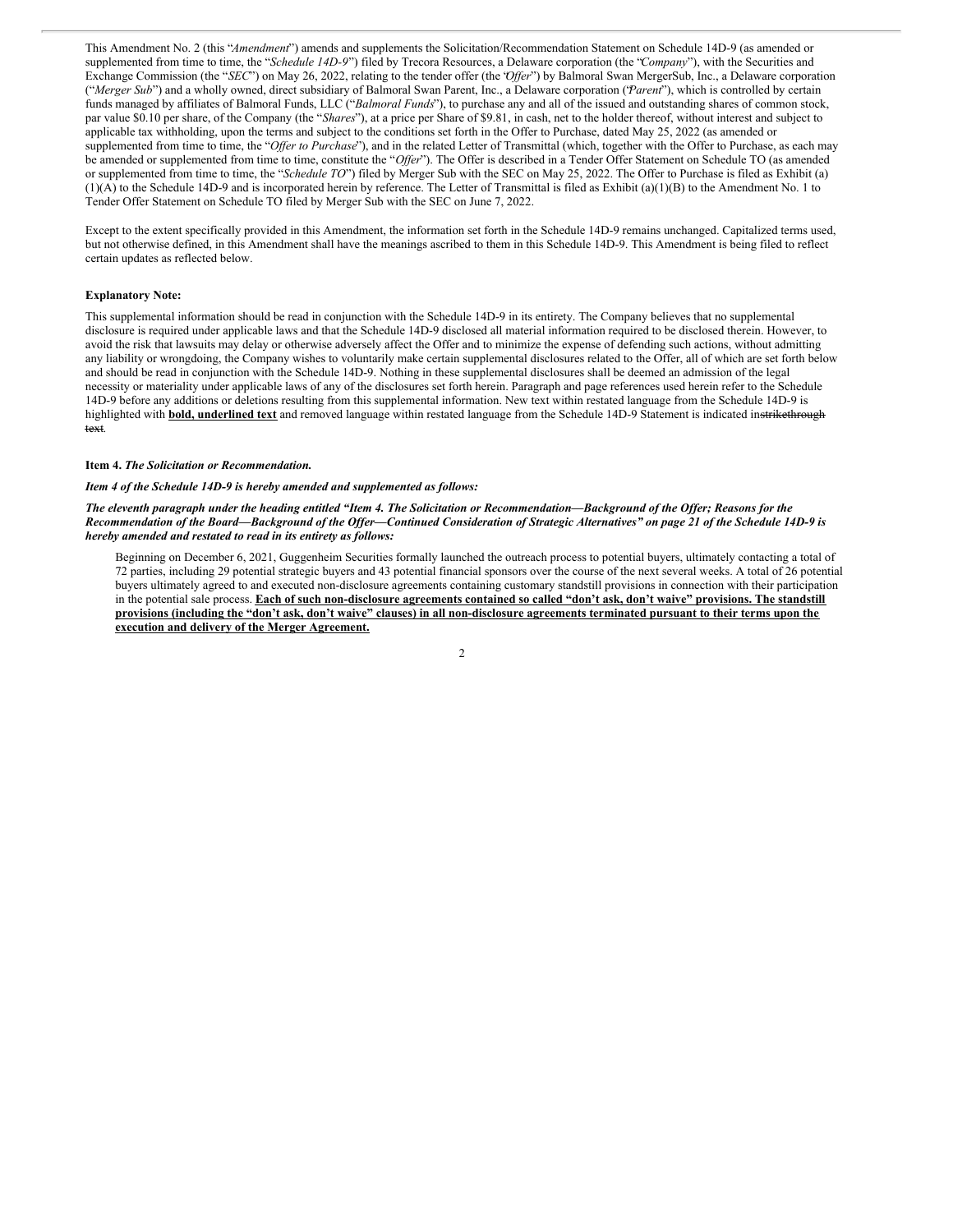The sixty-fourth paragraph under the heading entitled "Item 4. The Solicitation or Recommendation-Background of the Offer; Reasons for the Recommendation of the Board-Background of the Offer-Continued Consideration of Strategic Alternatives" on page 26 of the Schedule 14D-9 is *hereby amended by adding the following sentence to the end thereof:*

At no time during the Company's discussions with Balmoral Funds did any members of Company management negotiate any potential post**closing employment arrangements for themselves following the potential transaction.**

The second paragraph under the heading entitled "Item 4. The Solicitation or Recommendation-Opinion of the Company's Financial Advisor-Financial Analyses—Discounted Cash Flow Analysis" on page 41 of the Schedule 14D-9 is hereby amended and restated to read in its entirety as *follows:*

In performing its discounted cash flow analysis with respect to the Company:

- Guggenheim Securities utilized the Company-Provided Financial Projections.
- Guggenheim Securities used a discount rate range of 11.00% 12.70% based on its estimate of the Company's weighted average cost of capital (which was estimated based on Guggenheim Securities' (i) investment banking and capital markets judgment and experience in valuing companies similar to the Company and (ii) application of the capital asset pricing model, which requires certain (a) general inputs such as the prospective equity risk premium (as to which Guggenheim Securities utilized a reference range from 5.50% to 6.50% based upon US equity risk premiums) and the corresponding risk-free rate (as to which Guggenheim Securities utilized a rate of 3.31%, which was based on the interpolated spot-market yield on the 20-year US Treasury bond as of May 10, 2022) and (b) company-specific inputs such as the subject company's forward-looking equity beta reference range **(as to which Guggenheim Securities utilized a range of levered equity betas of 0.911 to 1.093)**, the subject company's assumed forward-looking capital structure and the corresponding blended cost of debt (as to which Guggenheim Securities utilized a 20% debt / 80% equity capital structure and 5.00% cost of debt), the subject company's prospective marginal cash income tax rate **(as to which Guggenheim Securities utilized a marginal income tax rate of 21.0%)** and the appropriate size/liquidity premium for the subject company **(as to which Guggenheim Securities utilized a size/liquidity premium of 4.44%)**).
- In estimating the Company's terminal/continuing value for purposes of its discounted cash flow analysis, Guggenheim Securities used a perpetual growth rate range of 1.50%—2.50%. Guggenheim Securities selected such terminal/continuing value-related perpetual growth rates based on its professional judgment taking into account various considerations and factors, including among others (i) the nature of the Company's businesses, including recent and expected trends in and competitive dynamics with respect to, and expected long-term growth prospects for, the industry and markets in which the Company operates, (ii) the Company-Provided Financial Projections and (iii) thenprevailing market expectations regarding global long-term economic growth and global long-term inflation.
- Applying the above reference ranges of discount rates and perpetual growth rates to the unlevered free cash flows from the Company-Provided Financial Projections, and utilizing \$19.8 million for the unlevered free cash flows in the terminal year, **Guggenheim Securities calculated a reference range of \$6.62 to \$8.57 per share.**

The second paragraph under the heading entitled "Item 4. The Solicitation or Recommendation-Opinion of the Company's Financial Advisor-Financial Analyses—Selected Publicly Traded Companies Analysis" on page 42 of the Schedule 14D-9 is hereby amended and restated to read in its *entirety as follows:*

In performing its selected publicly traded companies analysis with respect to the Company, Guggenheim Securities selected reference ranges of trading multiples for purposes of evaluating the Company on a public market trading basis as follows:

(i) Enterprise value / Adjusted EBITDA (Post-SBC) multiple range of 4.5x – 11.5x based on CY 2022E, which**, when applied to the Company's CY 2022E Adjusted EBITDA (Post-SBC) of \$26.1 million from the Company-Provided Financial Projections,** resulted in a reference range of \$4.37 – \$11.99 per share.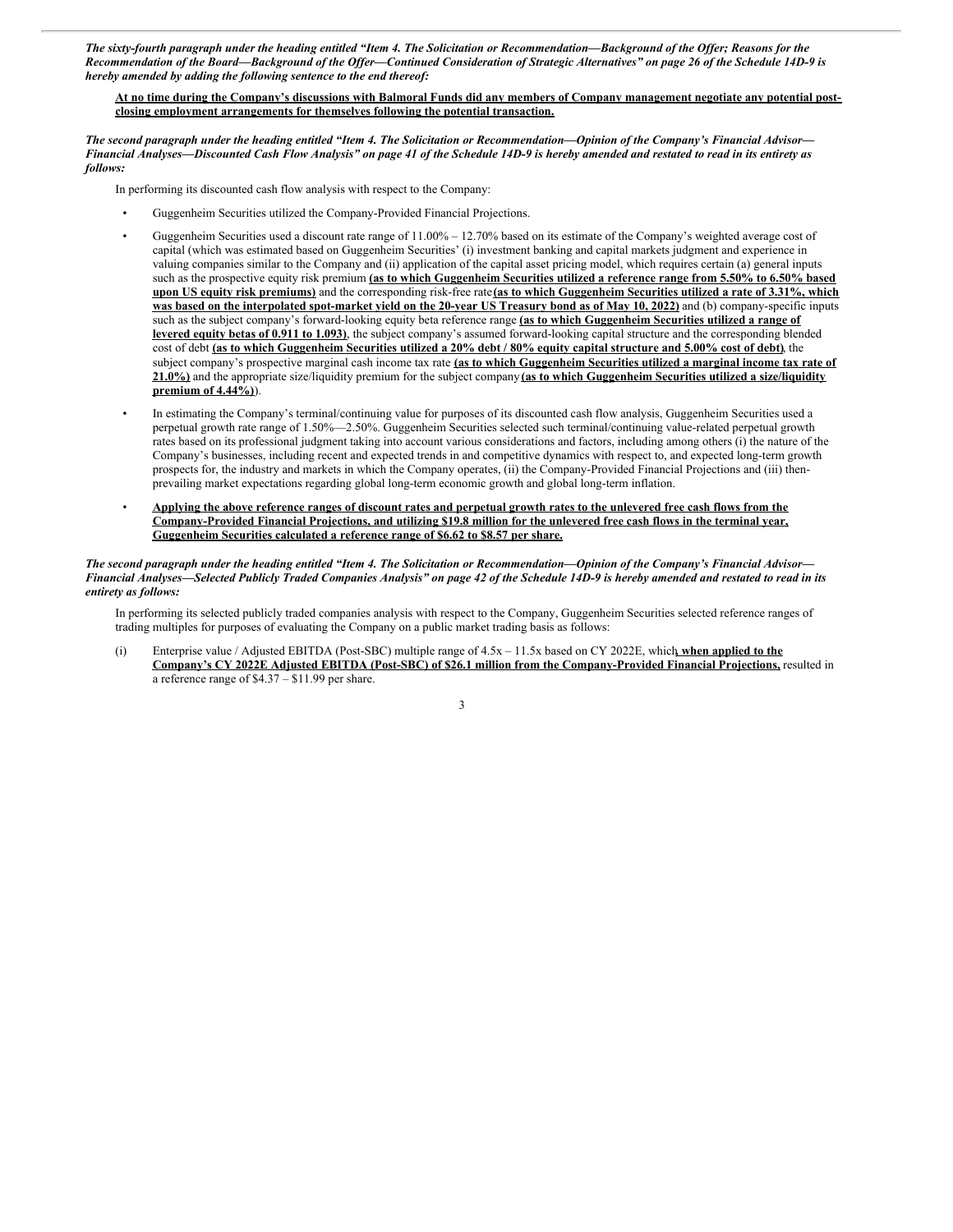- (ii) Enterprise value / Adjusted EBITDA (Post-SBC) multiple range of 4.5x 9.5x based on CY 2023E, which**, when applied to the Company's CY 2023E Adjusted EBITDA (Post-SBC) of \$33.8 million from the Company-Provided Financial Projections,** resulted in a reference range of \$5.81 –\$12.82 per share.
- (iii) Enterprise value / Adjusted EBITA (Post-SBC) multiple range of 5.5x 13.0x based on CY 2022E, which**, when applied to the Company's CY 2022E Adjusted EBITA (Post-SBC) of \$8.4 million from the Company-Provided Financial Projections,** resulted in a reference range of \$1.49 –\$4.16 per share.
- (iv) Enterprise value / Adjusted EBITA (Post-SBC) multiple range of 6.0x 11.0x based on CY 2023E, which**, when applied to the Company's CY 2023E Adjusted EBITA (Post-SBC) of \$15.3 million from the Company-Provided Financial Projections,** resulted in a reference range of \$3.34 –\$6.64 per share.

#### The first paragraph under the heading entitled "Item 4. The Solicitation or Recommendation-Opinion of the Company's Financial Advisor-Financial Analyses—Selected Precedent Merger and Acquisition Transactions Analysis" on page 42 and the table immediately following such paragraph on page 43 of the Schedule 14D-9 are hereby amended and restated to read in their entirety as follows:

Guggenheim Securities reviewed and analyzed certain financial metrics associated with selected precedent merger and acquisition transactions that Guggenheim Securities deemed relevant for purposes of this analysis. Guggenheim Securities calculated, among other things and to the extent publicly available, certain implied change-of-control transaction multiples for the selected precedent merger and acquisition transactions (based on publicly available financial filings, press releases and Wall Street equity analyst research), which are summarized in the table below:

#### **Selected Precedent Merger and Acquisition ("M&A") Transactions Analysis**

| Date<br>Announced          | Date<br><b>Closed</b> | Buyer                        | Target                                          |                | LTM Adj.<br>EBITDA (ex.<br>Synergies)<br>in millions | <b>Enterprise Value /</b><br><b>Adjusted EBITDA</b><br>(Post-SBC) Multiple |              |
|----------------------------|-----------------------|------------------------------|-------------------------------------------------|----------------|------------------------------------------------------|----------------------------------------------------------------------------|--------------|
| 09/27/21                   | 03/15/22              | DL Chemical                  | Kraton                                          | $\overline{2}$ | 244                                                  | 10.2                                                                       | $\mathbf{x}$ |
| 08/16/21                   | 04/04/22              | Indorama Ventures            | Oxiteno                                         |                | <u>197</u>                                           | 6.6                                                                        |              |
| 03/16/20                   | 05/18/20              | Huntsman                     | <b>CVC</b> Thermoset Specialties                |                | 30                                                   | 10.0                                                                       |              |
| 08/07/19                   | 01/05/20              | Indorama                     | Huntsman Chemical (Intermediates & Surfactants) |                | 259                                                  | 8.0                                                                        |              |
| 03/04/19                   | 08/01/19              | Advent International(1)      | Evonik (Methacrylates)                          |                | 396                                                  | 8.5                                                                        |              |
| 11/12/18                   | 02/01/19              | HollyFrontier                | Sonneborn US Holdings                           |                | 66                                                   | 10.0                                                                       |              |
| 04/05/17                   | 08/01/19              | <b>Ouaker Chemical</b>       | Houghton International                          |                | 119                                                  | 11.9                                                                       |              |
| 09/28/15                   | 01/06/16              | Kraton                       | Arizona Chemical                                |                | 184                                                  | 7.4                                                                        |              |
| 06/30/14                   | 11/17/14              | INEOS <sup>(2)</sup>         | BASF (50% Styrolution JV)                       |                | 246                                                  | 6.1                                                                        |              |
| 05/28/14                   | 07/16/14              | <b>Flint Hills Resources</b> | Petrologistics                                  |                | <u>269</u>                                           | 7.8                                                                        |              |
| 08/27/12                   | 12/20/12              | <b>First Reserve</b>         | <b>TPC</b> Group                                | \$             | 149                                                  | 10.9                                                                       | $\mathbf{x}$ |
| <b>Statistical Summary</b> |                       |                              |                                                 |                |                                                      |                                                                            |              |
| Mean                       |                       |                              |                                                 |                |                                                      | 8.9                                                                        | $\mathbf{x}$ |
| Median                     |                       |                              |                                                 |                |                                                      | 8.5                                                                        | $\mathbf{x}$ |

(1) Assumes EUR / USD exchange rate of 1.132759 as of announcement date.

(2) Assumes EUR / USD exchange rate of 1.364871 as of announcement date.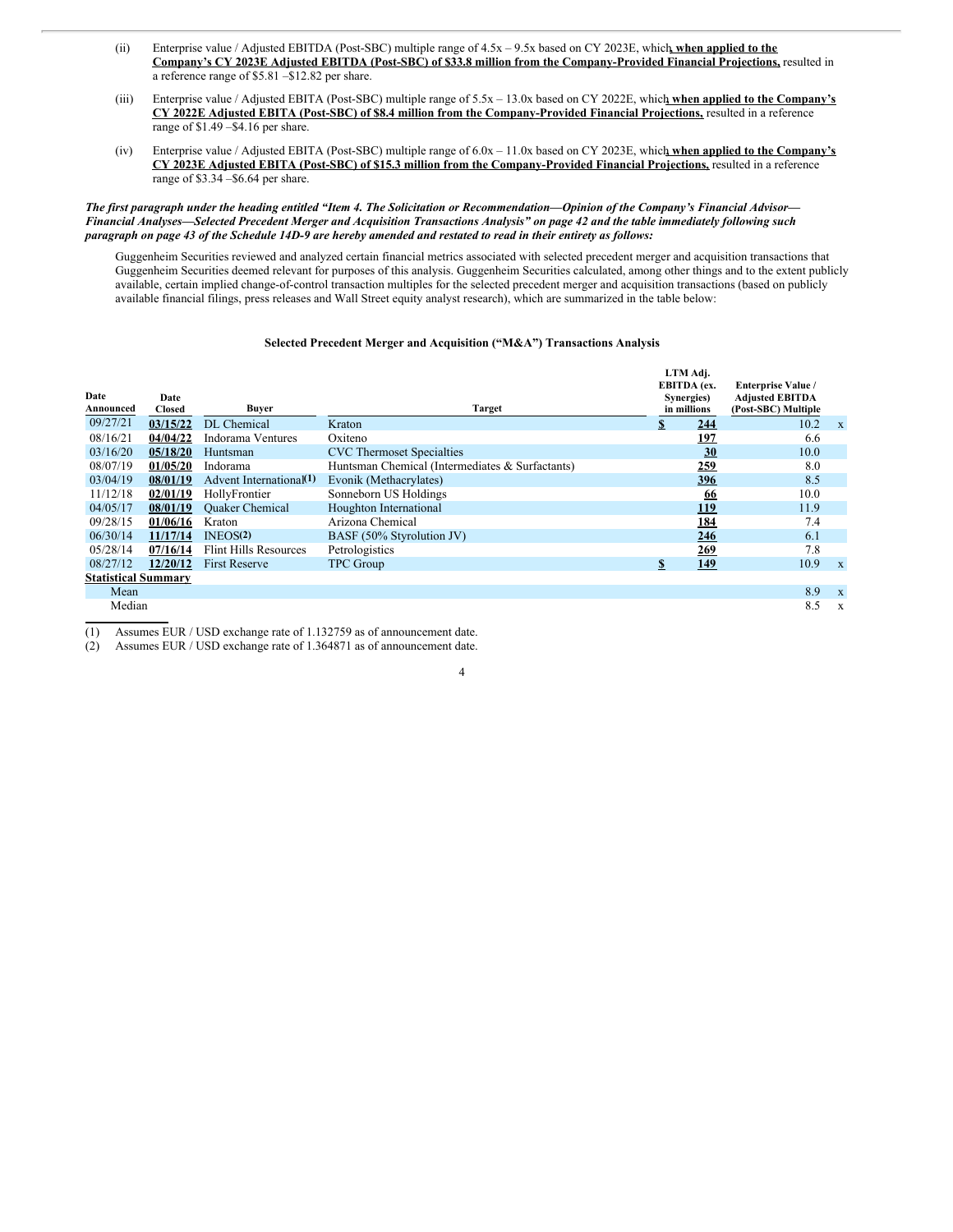The second paragraph under the heading entitled "Item 4. The Solicitation or Recommendation—Opinion of the Company's Financial Advisor— Financial Analyses—Other Financial Reviews and Analyses Solely for Informational Reference Purposes" on page 43 of the Schedule 14D-9 is *hereby amended and restated to read in its entirety as follows:*

*LBO Analysis*. Guggenheim Securities performed an illustrative analysis of the implied price per share of the Company's common stock that could theoretically be paid by a financial sponsor that required a 5-year internal rate of return ranging from 17.5% to 22.5%, before any estimated incentive equity compensation paid to senior management following completion of the transaction, **which range was selected by Guggenheim Securities** based upon its experience and expertise in mergers and acquisitions transactions involving financial sponsors. Guggenheim Securities performed the illustrative LBO analysis assuming that the Transaction was completed with approximately \$145 million of total debt (or approximately 6.4x the Company's CY2021A Adjusted EBITDA (Post-SBC) or 6.1x net of cash) at prevailing market rates, a minimum cash balance of \$5 million, annual net public company cost savings of \$2 million and a long term tax rate of 21%. Assuming the Company-Provided Financial Projections were achieved and assuming an exit EBITDA multiple range of 7.0x—8.0x the Company's Adjusted EBITDA (post-SBC) in the terminal year of 2026, which range of exit EBITDA multiples was selected by Guggenheim Securities based upon its experience and expertise in mergers and **acquisitions transactions involving financial sponsors,** the LBO analysis resulted in a reference range of \$8.05 – 9.52 per share.

#### **Item 8.** *Additional Information.*

The subsection of Item 8 of the Schedule 14D-9 having the heading "Item 8. Additional Information—Legal Proceedings" is hereby amended and *restated to read in its entirety as follows:*

#### **"Legal Proceedings.**

On May 31, 2022, a purported Company stockholder filed a complaint against the Company and each member of the **Company** Board in the United States District Court for the Southern District of New York, captioned *Shiva Stein v. Trecora Resources, et al*., Case No. 1:22-cv-4474 (the "*Stein Complaint*"). On June 2, 2022, the Company received a demand from a purported Company stockholder (the "*Wilson Demand*"). Also on June 2, 2022, a purported Company stockholder filed a complaint against the Company and each member of the **Company** Board in the United States District Court for the Southern District of New York, captioned *William Johnson v. Trecora Resources, et al*., Case No. 1:22-cv-04585 (the "*Johnson Complaint*"). On June 3, 2022, a purported Company stockholder filed a complaint against the Company and each member of the **Company** Board in the United States District Court for the Eastern District of New York, captioned *Denise Redfield v. Trecora Resources et al*., Case No. 1:22-cv-03301 (the "*Redfield Complaint," together with the Stein Complaint and the Johnson Complaint, the "Complaints*"). Also on June 3, 2022, the Company received two additional demands from two purported Company stockholders (the "*Dixon Demand*" and the "*Kaufmann Demand,*" together with the *Wilson Demand*, the "Demands"). On June 6, 2022, a purported Company stockholder filed a complaint against the Company and each member of the Company Board in the United States District Court for the Eastern District of New York, captioned Justice v. Trecora Resources et al., Case No. 1:22-cv-03339 (the "Justice Complaint", together with the Stein Complaint, the Johnson Complaint, and the Redfield Complaint, the "Complaints").

The *Complaints* and *Demands* allege violations of Sections 14(d) and 14(e) of the**Securities** Exchange Act **of 1934 (the "***Exchange Act***")** and Rule 14d-9 thereunder against all defendants and violations of Section 20(a) of the Exchange Act against the individual defendants. Each of the *Complaints* seek injunctive relief preventing the consummation of the Transactions, rescissory damages or rescission to the extent the Transactions are consummated, an award of plaintiff's expenses including attorneys' fees and expenses, and such other relief the court may deem just and proper. The *Stein Complaint* also seeks an accounting of damages.

The Company believes the claims asserted in each of the *Complaints* and *Demands* are without merit.

Additional lawsuits may be filed against the Company and/or the **Company** Board in connection with the Transactions, the Schedule TO and the Schedule 14D-9. Additional demands may also be made of the Company and/or the **Company** Board. If additional similar complaints are filed or demands are made, absent new or different allegations that are material, the Company will not necessarily announce such additional complaints or demands."